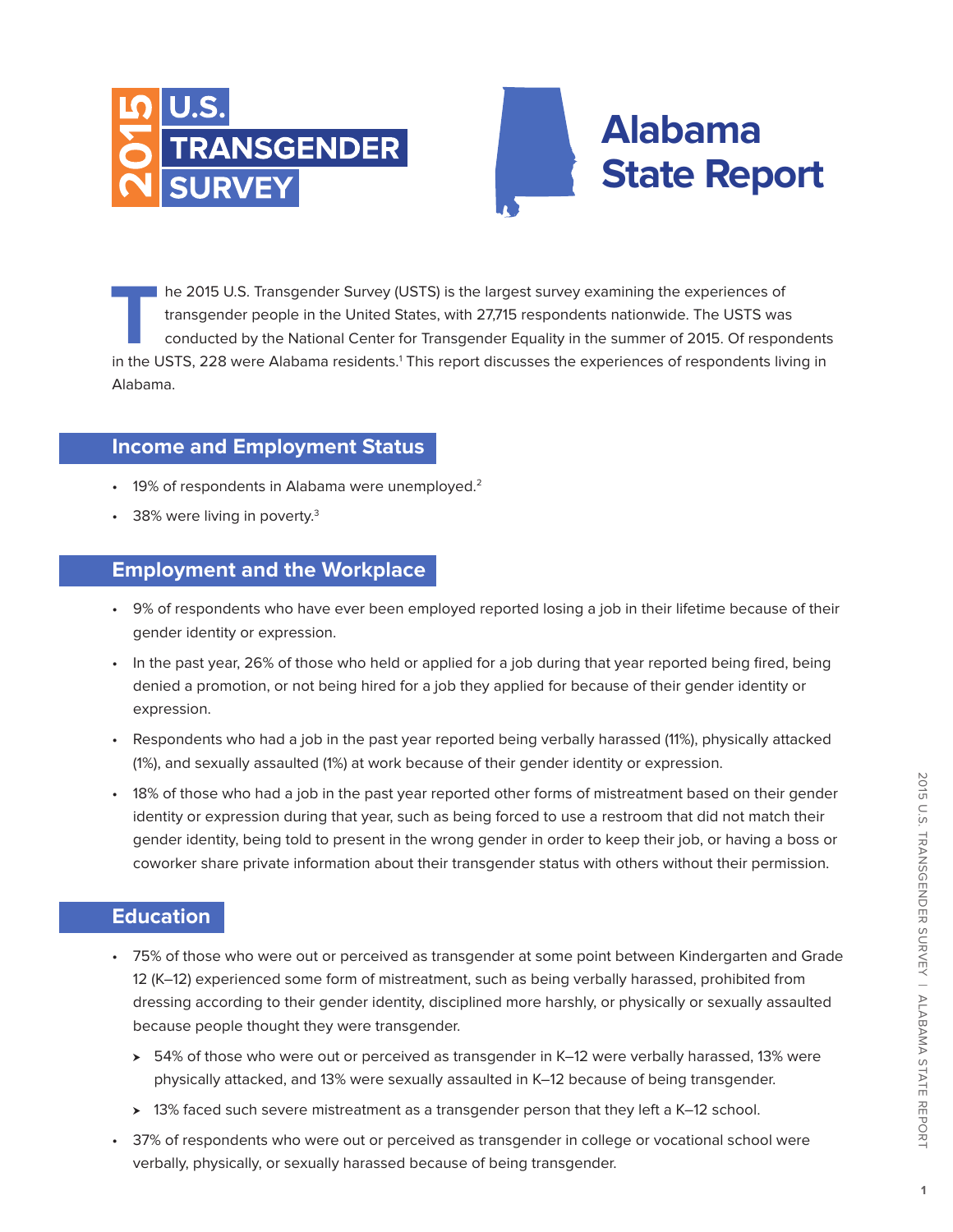#### **Housing and Homelessness**

- 25% of respondents experienced some form of housing discrimination in the past year, such as being evicted from their home or denied a home or apartment because of being transgender.
- 29% have experienced homelessness at some point in their lives.
- 10% experienced homelessness in the past year because of being transgender.

#### **Public Accommodations**

- Respondents reported being denied equal treatment or service, verbally harassed, or physically attacked at many places of public accommodation—places that provide services to the public, like retail stores, hotels, and government offices.
- Of respondents who visited a place of public accommodation where staff or employees thought or knew they were transgender, 35% experienced at least one type of mistreatment in the past year. This included 19% who were denied equal treatment or service, 24% who were verbally harassed, and 1% who were physically attacked because of being transgender.

#### **Restrooms**

- 11% of respondents reported that someone denied them access to a restroom in the past year.
- In the past year, 19% of respondents reported being verbally harassed when accessing a restroom.
- 59% of respondents avoided using a public restroom in the past year because they were afraid of confrontations or other problems they might experience.
- 34% of respondents limited the amount that they ate or drank to avoid using the restroom in the past year.

#### **Police Interactions**

- Respondents experienced high levels of mistreatment and harassment by police. In the past year, of respondents who interacted with police or other law enforcement officers who thought or knew they were transgender, 57% experienced some form of mistreatment. This included being verbally harassed, repeatedly referred to as the wrong gender, physically assaulted, or sexually assaulted, including being forced by officers to engage in sexual activity to avoid arrest.
- 53% of respondents said they would feel uncomfortable asking the police for help if they needed it.

## **Health**

- 17% of respondents experienced a problem in the past year with their insurance related to being transgender, such as being denied coverage for care related to gender transition or being denied coverage for routine care because they were transgender.
- 25% of those who saw a health care provider in the past year reported having at least one negative experience related to being transgender. This included being refused treatment, verbally harassed, or physically or sexually assaulted, or having to teach the provider about transgender people in order to get appropriate care.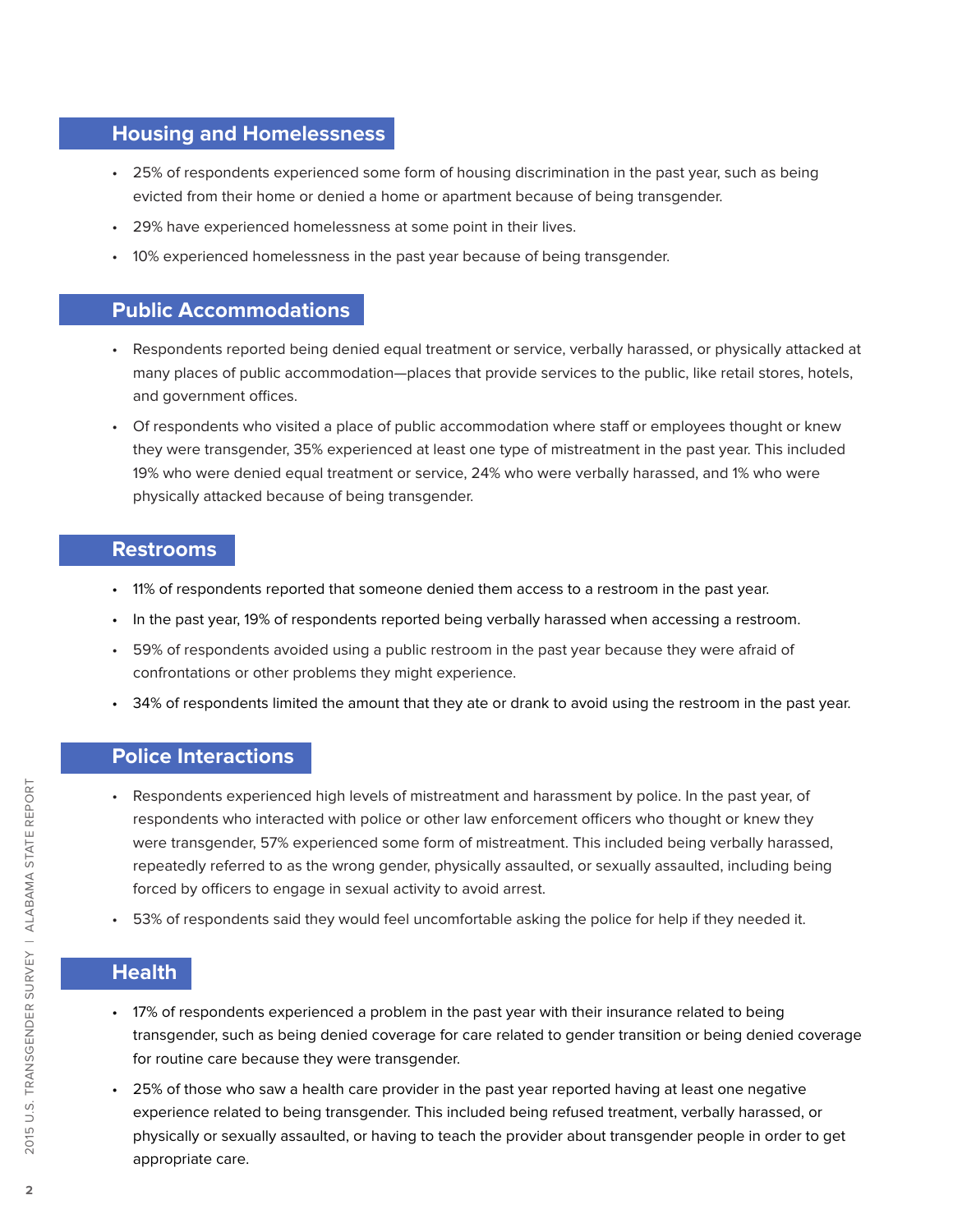- In the past year, 35% of respondents did not see a doctor when they needed to because of fear of being mistreated as a transgender person, and 47% did not see a doctor when needed because they could not afford it.
- 45% of respondents experienced serious psychological distress in the month before completing the survey (based on the Kessler 6 Psychological Distress Scale).<sup>4</sup>
- 12% of respondents reported that a professional, such as a psychologist, counselor, or religious advisor, tried to stop them from being transgender.

#### **Identity Documents**

- Only 9% of respondents reported that all of their IDs had the name and gender they preferred, while 80% reported that none of their IDs had the name and gender they preferred.
- The cost of changing IDs was one of the main barriers respondents faced, with 40% of those who have not changed their legal name and 37% of those who have not updated the gender on their IDs reporting that it was because they could not afford it.
- 28% of respondents who have shown an ID with a name or gender that did not match their gender presentation were verbally harassed, denied benefits or service, asked to leave, or assaulted.

#### **ENDNOTES** | ALABAMA STATE REPORT

- The number of respondents in Alabama (n=228) is an unweighted value. All reported percentages are weighted. For more information on the weighting procedures used to report 2015 U.S. Transgender Survey data, see the full survey report, available at www.USTransSurvey.org.
- 2. For reference, the U.S. unemployment rate was 5% at the time of the survey, as reported by the Bureau of Labor Statistics. See the full report for more information about this calculation.
- 3. For reference, the U.S. poverty rate was 12% at the time of the survey. The research team calculated the USTS poverty measure using the official poverty measure, as defined by the U.S. Census Bureau. USTS respondents were designated as living in poverty if their total family income fell under 125% of the official U.S. poverty line. See the full report for more information about this calculation.
- 4. For reference, 5% of the U.S. population reported experiencing serious psychological distress during the prior month as reported in the 2015 National Survey on Drug Use and Health. See the full report for more information about this calculation.